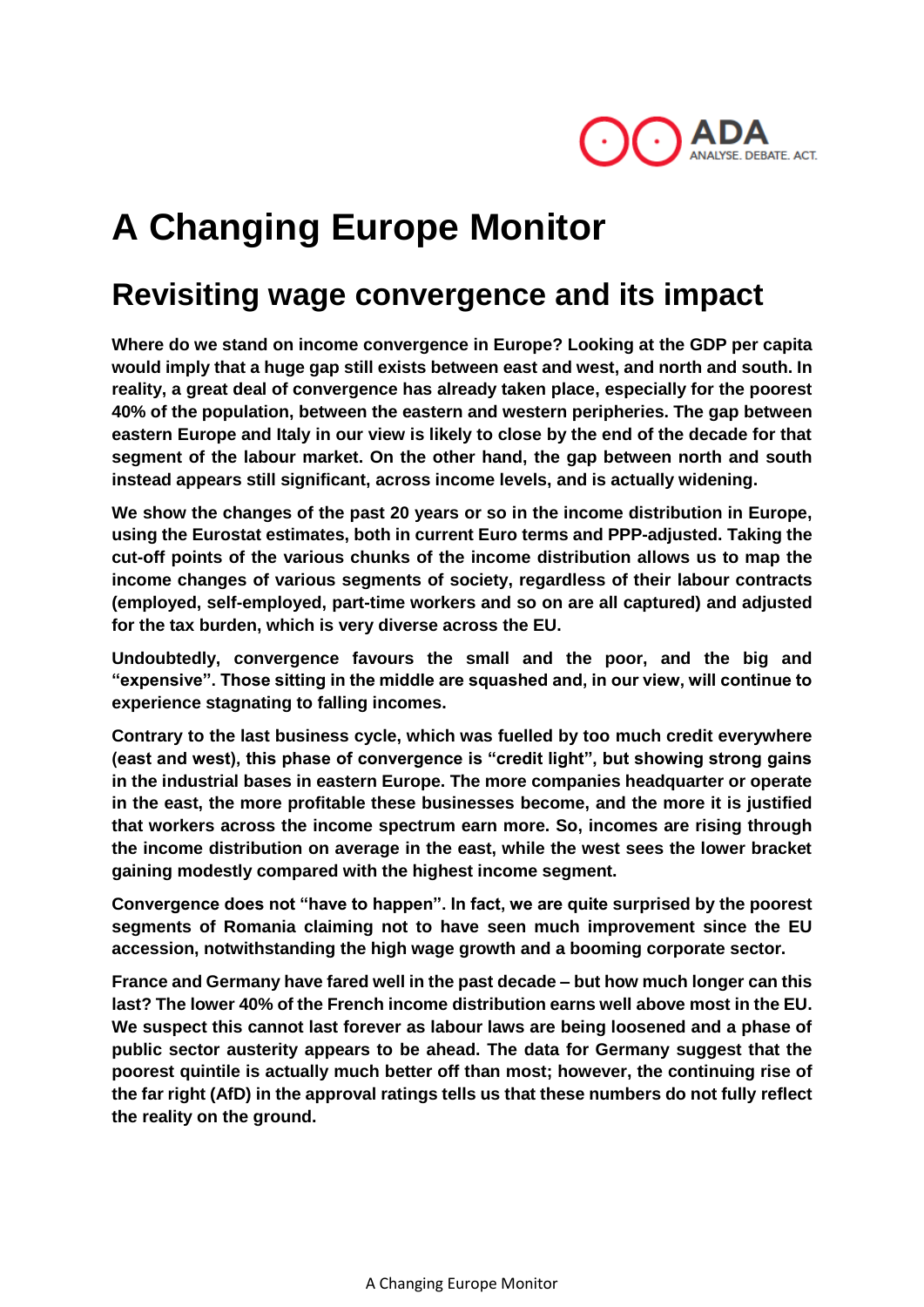

## **Mapping the wage changes of the past 10 years**

Convergence of incomes, a cornerstone of the widespread perceived promise of the European Union, has changed in the past 10 years, more subtetly than what most have realised. For many years, Europe (east and west) experienced a seemingly uniform increase in workers compensation. This trend has clearly broke down in the past 10 years, after the 2007 financial crisis, although the seeds of change were planted in 2004, in our view, with the accession of the new member states (Czech Republic, Poland, Hungary, Slovenia, Slovakia, Malta, Cyprus and the Baltic states initially, followed by Romania and Bulgaria in 2007).

In this report, we give an overview of where we stand, and we sketch some broad implications of what is ahead.

To start with, let us discuss how we can monitor income changes. A simple chart of GDP per capita would not show many problems at all, aside from revealing the sharp drop experienced by Greece in the past seven years and a rather sideways trend in Italy. GDP per capita in Euros would imply a large convergence gap still in place within the Eurozone and between the western and the eastern peripheries of the Euro area.

However, mapping GDP per capita and wages per employed person already begins to paint a slightly less upbeat picture, as wages on average seem to have stagnated since the beginning of 2016, even at the EU average level – which is surprising, as the EU average should show more dynamism than most indicators, given the tight labour markets in central Europe.

In order to get a more granular view, we took the cut-off points of the income distribution provided by Eurostat. This approach has the advantage that it gives good insight on how the various income segments in society have performed over the years and it also adjusts for the tax burden, so it becomes easy to compare the eastern and western parts of the Eurozone, notwithstanding the large changes in tax rates. Bear in mind that the cut off points signal the maximum annual compensation of that quintile – it is not an average or a median income level.

Below, we show the income distribution based on quintiles, so each threshold represents 20% of the population: the 1<sup>st</sup> quintile is the upper limit of how much the poorest 20% of the country earns (post-tax, on an annual basis); and the 2<sup>nd</sup> quintile shows the upper limit of how much a further 20% of the population earns and so on. There is no  $5<sup>th</sup>$  threshold as there is no limit to how rich the richest person in a country can be.

To ease the comparison, we show the income limits in Euro terms, as well as in purchasing power standard terms (PPS). Purchasing power standards means that the Euro amount has been adjusted using PPP exchange rates, or put more simply: the data has been transformed such that we can compare the actual purchasing power across countries. The PPP exchange rates are based on a wide set of goods and services (3,000), including services, such as the healthcare and education provided by the state. Please bear in mind that this measure most likely faces similar shortcomings to the CPI basket on calculating the pace of change in housing costs *(for a discussion on the shortcomings of how we measure inflation please refer to our piece from January 2018: A closer look at inflation and why it is not low).*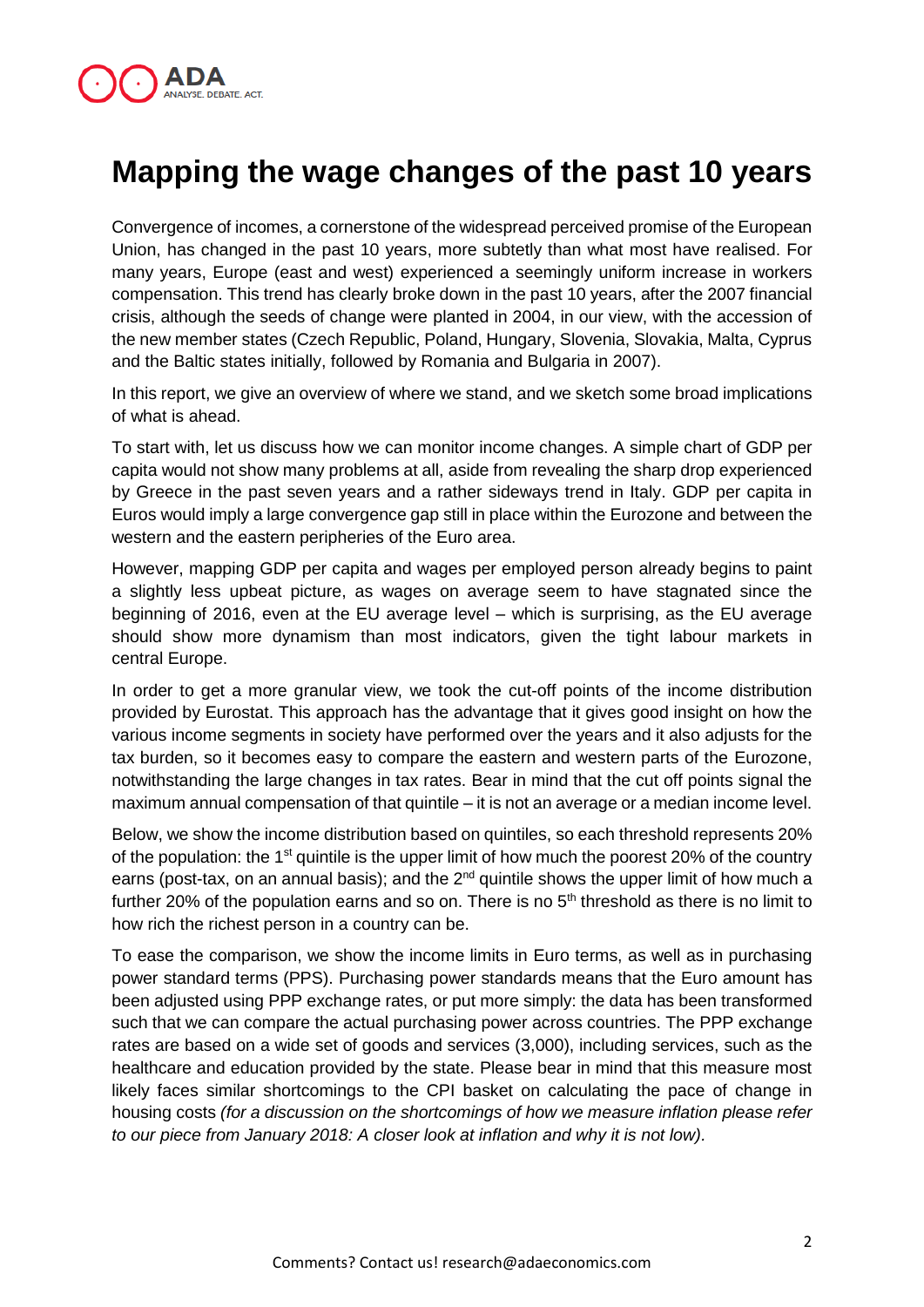



#### **There is a widening gap between GDP per capita and wage per person employed**

*Source: Eurostat, data showing for EU28, ADA Economics Ltd., %*



#### **…and it would appear that there is still plenty of convergence gap in terms of GDP per capita**

*Source: Eurostat, nominal GDP (annualised) per person, ADA Economics Ltd., %*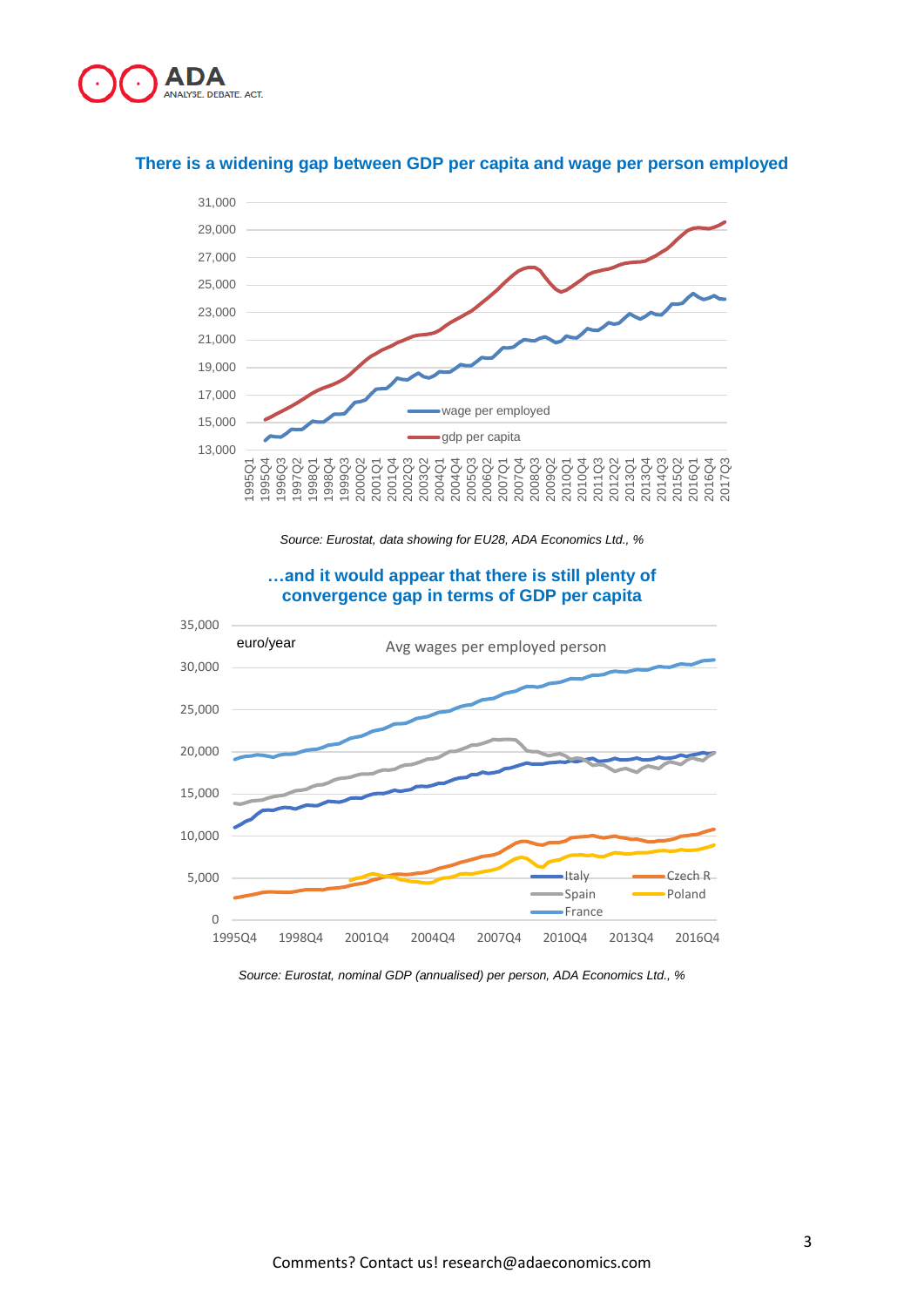

#### **…but convergence has already happened between Italy & Czech R (in PPS terms in the lower part of the income distribution)**



Source: Eurostat, cut-off points for the 1<sup>st</sup> and 2<sup>nd</sup> quintiles in Euro @ purchasing power standards, ADA Economics Ltd.



#### **Poland has reached Portugal in the 1 st and 2 nd quintiles (PPS)**

*Source: Eurostat, cut-off points for the 1st and 2nd quintiles in Euro @ purchasing power standards, ADA Economics Ltd.*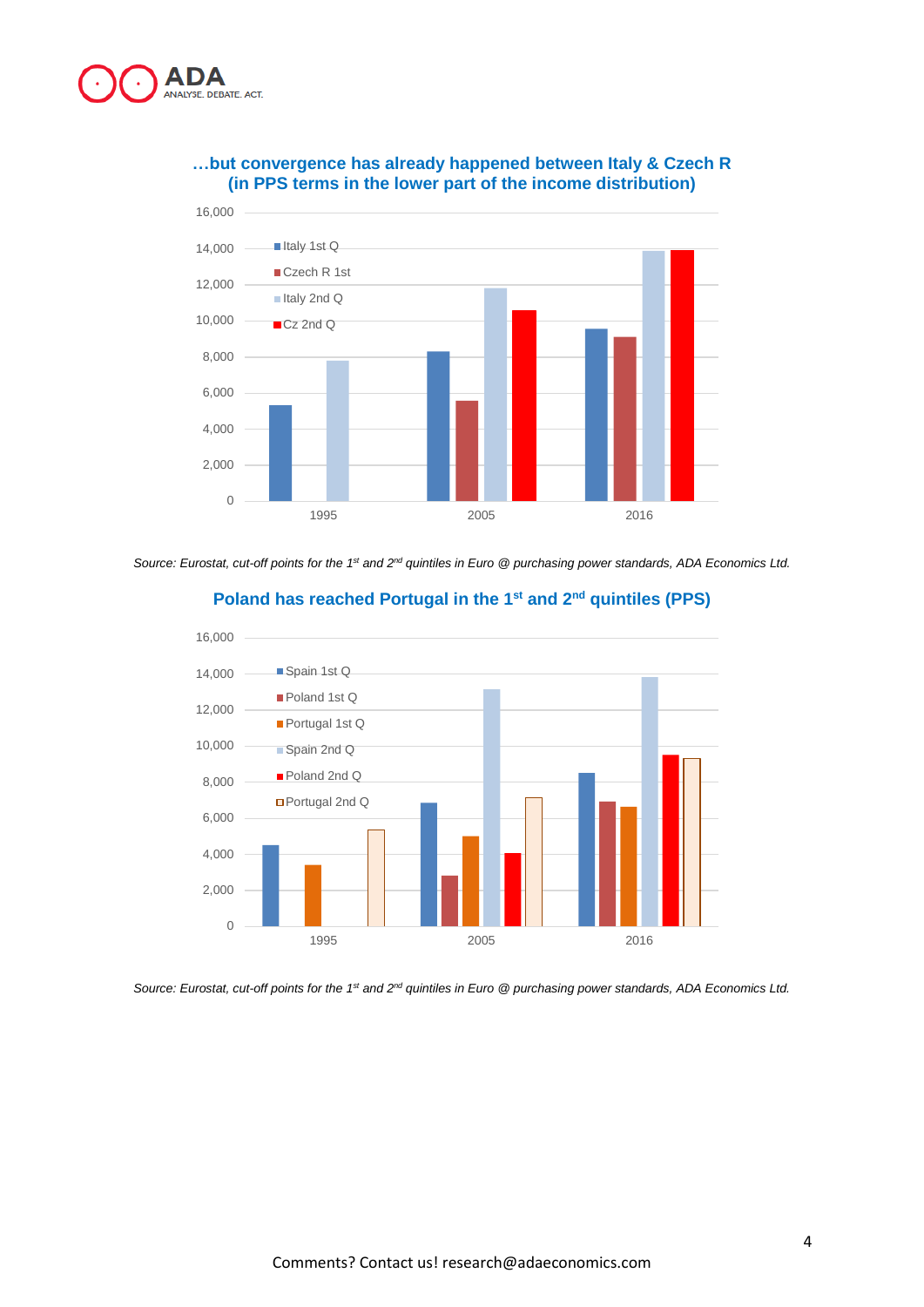

#### **So what did we discover? Convergence between east and west is almost done**

Here are the 10 most telling things we noted during this exercise (the full tables are available at the end of this document, showing the various thresholds in Euros and PPS for 1995, 2005 and 2016 for all countries in the EU).

The most important message that we believe is eluding most is that eastern Europe has, *de facto*, converged (or will soon get there) to the income levels of the western periphery for the poorest 40% of the population and convergence is happening rapidly for the "middle class" as well. In our view, this process will be widespread and may have also overshot in a matter of two-to-three years ahead. It is equally important to notice that convergence is not just happening because the east is getting richer, but rather also because the western periphery is stagnating. In general, convergence seems to have a tendency of leading the initially cheaper country to overtake its neighbouring country, rather than simply reaching the same income level and staying there.

The core of the Eurozone, on the surface, does not seem to be affected by this process, but it is doomed to be, in our view, in reality. French incomes in the lower brackets are much too high compared with most other member states, and the loosening of labour laws that have just begun are likely to compress wages, just as they have in other countries. In Germany, the poorest quintile, even in PPS terms, appears much better off than most in the EU. Yet, recent polls showing the far right overtaking socialists in terms of approval ratings imply otherwise. In fact, when we polled people in Germany, we frequently picked up that parts of society were earning well below the upper income limit of the 1st quintile *(see our piece from Sept 2017: A lingering feeling of unhappiness).* 

#### **Our top-10 highlights from this exercise**

**#1** Among the large member states, Germany had the highest cut-off point for the poorest quintile in 1995: the poorest 20% in Germany was 9% better off than France at the time, 34% above the equivalent of the Eurozone 12 average back then and 3x Greece, which was the poorest of the block back then. In PPP terms, the picture was fairly similar: Germany was 8% above France and over  $2x$  Greece. Since then, the leading position for the highest  $1<sup>st</sup>$  quintile flipped to France among the large countries in 2008/09. The  $1<sup>st</sup>$  quintile in France was 7% better off relative to Germany in 2016 (3% in PPS terms) and 11x the poorest in the EU, which was Romania (6x in PPP terms).

**#2** In current Euros terms, the poorest quintile in the Czech Republic has earned more than the equivalent in Portugal and in Greece since 2011. In PPP terms, the poorest quintile in Hungary earns more than the equivalent in Greece and the poorest quintile in Poland is better off than the corresponding in Portugal.

**#3** It appears that the poorest segment of society in Romania has barely experienced any income improvement, both in current Euro and PPP terms. Bulgarians have fared slightly better, but their trend also is remarkably flat.

**#4** In current Euro terms, the second quintile sees Slovenia on a par with Spain, while Portugal is barely ahead of Greece and the Czech Republic. However, in PPP terms, Slovenia and Italy have been on a par since 2014, and the Czech Republic is 19% better off than Poland-Portugal (at equivalent levels since 2015) and 50% better off than Hungary-Greece (on a par since 2016).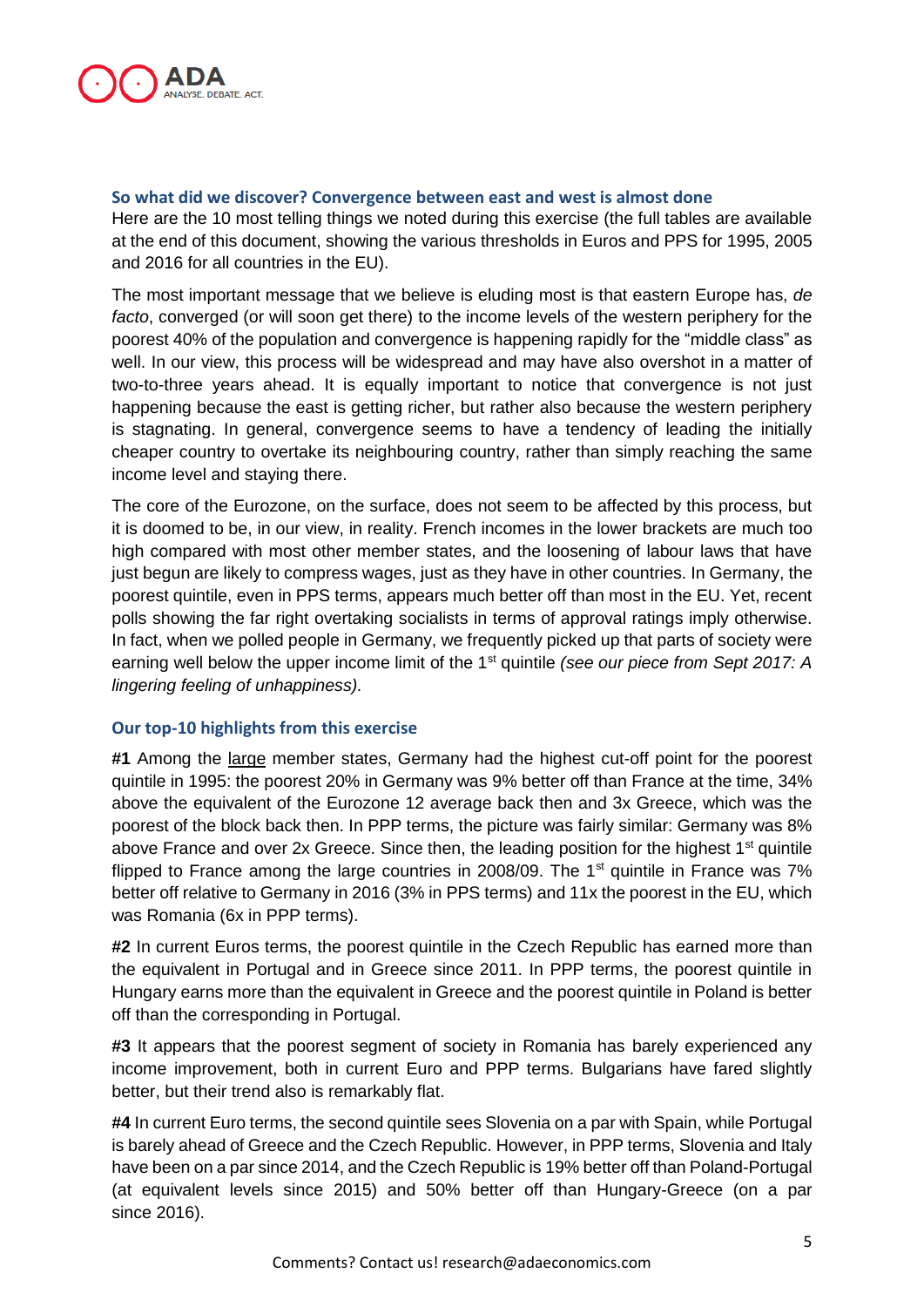

**#5** The third quintile – which is thus the poor half of what can be considered the middle class – shows the steadiest and steepest improvement in Poland since its EU accession in PPP terms. Czech incomes in this segment are 12% above those in Portugal, which was on a par with those in Poland as of 2016. Greece is only 7% better off than Hungary. Italy and Spain reached equivalent levels in 2008, but Spain has been lagging since, by around 6%.

#6 The fourth quintile exhibits a lot more convergence than the 3<sup>rd</sup> quintile. Since 2007, Italy and Spain have been on the same trajectory, which has been stagnant (but not falling!) and saw a jump in 2016. Portugal and the Czech Republic have converged and Poland is approaching quickly, lagging only 7% in PPS terms and 20% in Euro terms. A 20% gap may sound like a lot but, with wage growth approaching 10%, even without PPP adjustment, the convergence is already here (taking into consideration that the latest data we have is 2016 and Poland's middle class will get a bonus from the Brexit effect, which sees many back offices of the City relocating to Warsaw). Greece is up very very mildly, sitting in between Poland and Hungary, which is also picking up. Romania is far behind everyone: 23% below Bulgaria, 57% behind Slovakia, and 3% below Serbia (not an EU member state) in current Euros. It is mildly above Macedonia (not in the EU), but only in Euro terms; in PPP-adjusted incomes, Romania is below Macedonia as well.

**#7** The CE4 (Czech Hungary Poland Slovakia) has seen incomes double, more or less, in less than 15 years. The improvement is even higher for the Baltic States. A low starting point and a relatively small size are, in our view, key supporting factors to ride the (positive) side of convergence.

**#8** While the gap between the east and western peripheries is closing rapidly, the same is not true between the north and south, and, even within the northern countries, some things do not seem to be moving forward. We took the average of France-Netherlands-Belgium as a proxy for the "close core" vs. the average of Germany-Austria (Austria having higher cut-off points relative to Germany since the beginning of the sample we have). As time goes by, there is convergence and even overshooting of the close core relative to Germany-Austria in all the income segments (particularly strong in the  $1<sup>st</sup>$  quintile) in Euros. However, there is no convergence in PPS terms for the  $3<sup>rd</sup>$  quintile, and the  $4<sup>th</sup>$  quintile actually saw a slight widening of the gap. So: converegence seems to have worked well for the poorest 40%, but not really for the middle class.

If we compare the average of Italy-Spain (loosely speaking, the large countries of the southern part of the EU) with France-Belgium-Netherlands, then we see that there is some improvement relative to the starting point in 1995, but the gap across quintiles as of 2016 was c.20% or more, in Euro and PPS terms. More worrying is that there is a clear divergence relative to what was achieved by 2005, and this is true for all four quintiles (the 2<sup>nd</sup> quintile, essentially, saw no change in the gap with France-Belgium-France).

**#9** The steady outperfomance of France relative to Germany in the poorest segment of society is probably due, to a large extent, to stronger safety nets in the former, which is a feature of the French State that will be difficult to undermine significantly. That said, the introduction of greater labour market flexibility and the planned austerity phase in the second part of the Macron presidency, in our view, should put downward pressure on the first two quintiles.

**#10** Upward convergence is not necessarily forever, so we should wonder whether France and Germany are destined to continue to lead for the next 10-20 years. When we look at the indicators of corporate balance sheet strenght, such as aggregate profits, the two countries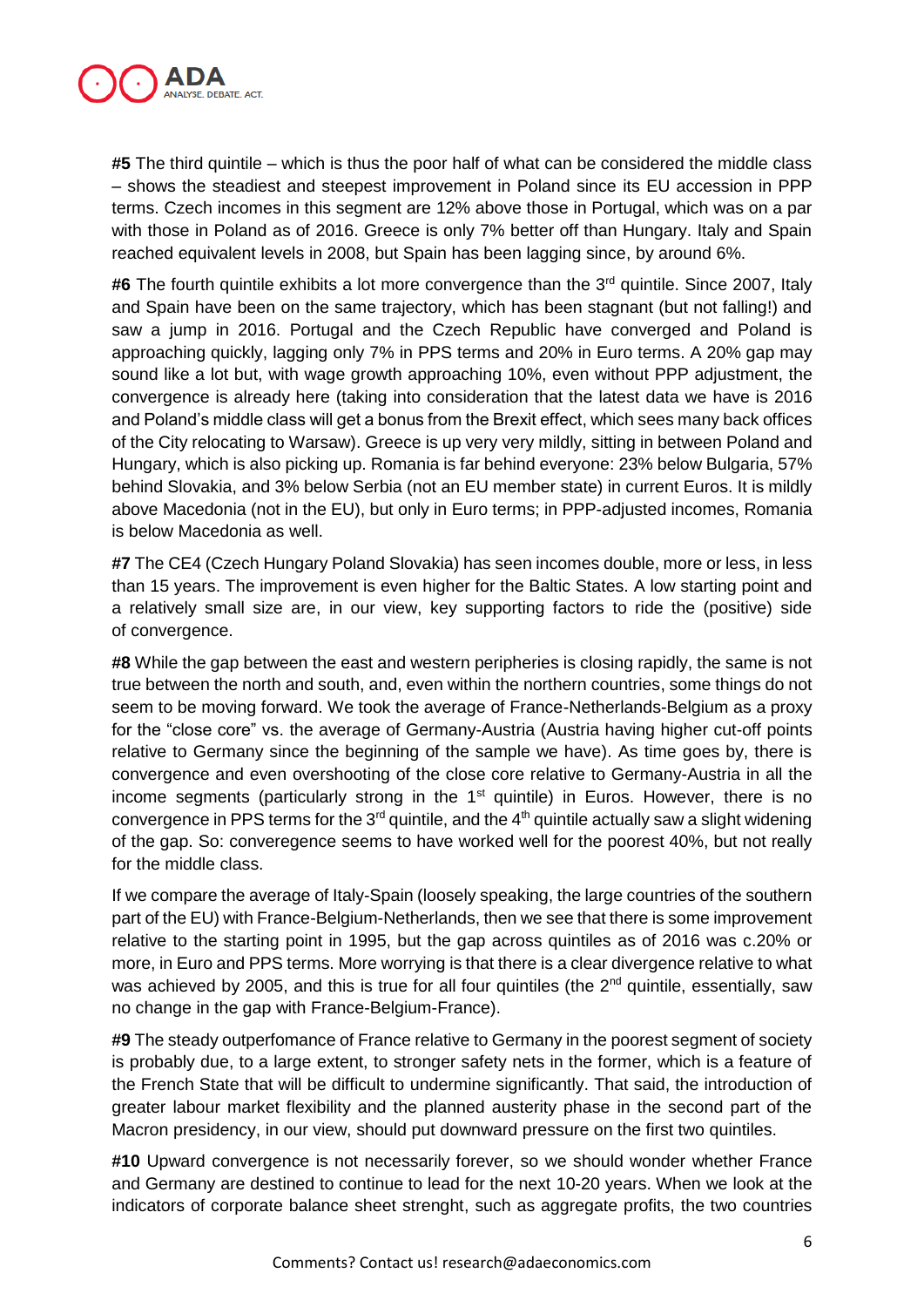

fare equally well. However, in terms of company creation: the number of new companies registered, the balance between new companies and closures, and the total stock of companies regardless of their size, shows that Germany fares much worse than France. In fact, Germany has seen a net drop in companies since 2013, which is a highly worrying trend. (note: the number of companies is not the only indicators that matters for business sector's health state, but it is a good barometer of whether problems are brewing in the background)



#### **Total number of companies (excluding holding companies)**

*Source: Eurostat, ADA Economics Ltd.,* 

## **OK, so let's sketch some implications**

We list below the most important implications from these trends. We will not attempt to cover these issues in details here, but you are welcome to call us to discuss any or all of them.

#### **Tough EU-budget negotiations**

As convergence between east and west is taking place rapidly now, the willingness of today's large contributors to the EU budget is doomed to diminish. We don't believe in overly extreme scenarios such as no EU funds whatsoever going to eastern Europe, but the total pot of cash earmarked for project similar to what we saw in the last two EU budget cycles is doomed to go down – by 30% in our view (looks like a conservative/realistic assumption). That said, the western periphery does need some external support and some degree of solidarity, which at the end of the day is the underlying idea of the EU cohesion funds. As a result, new vehicles may be introduced to fund a wider range of member states for "productivity" enhancing projects, such as education, and SMEs development. So – the total EU budget in our view will remain close to 1.1% of GDP, but its allocation will become more skewed to the western side relative to what we saw in the past 15 years.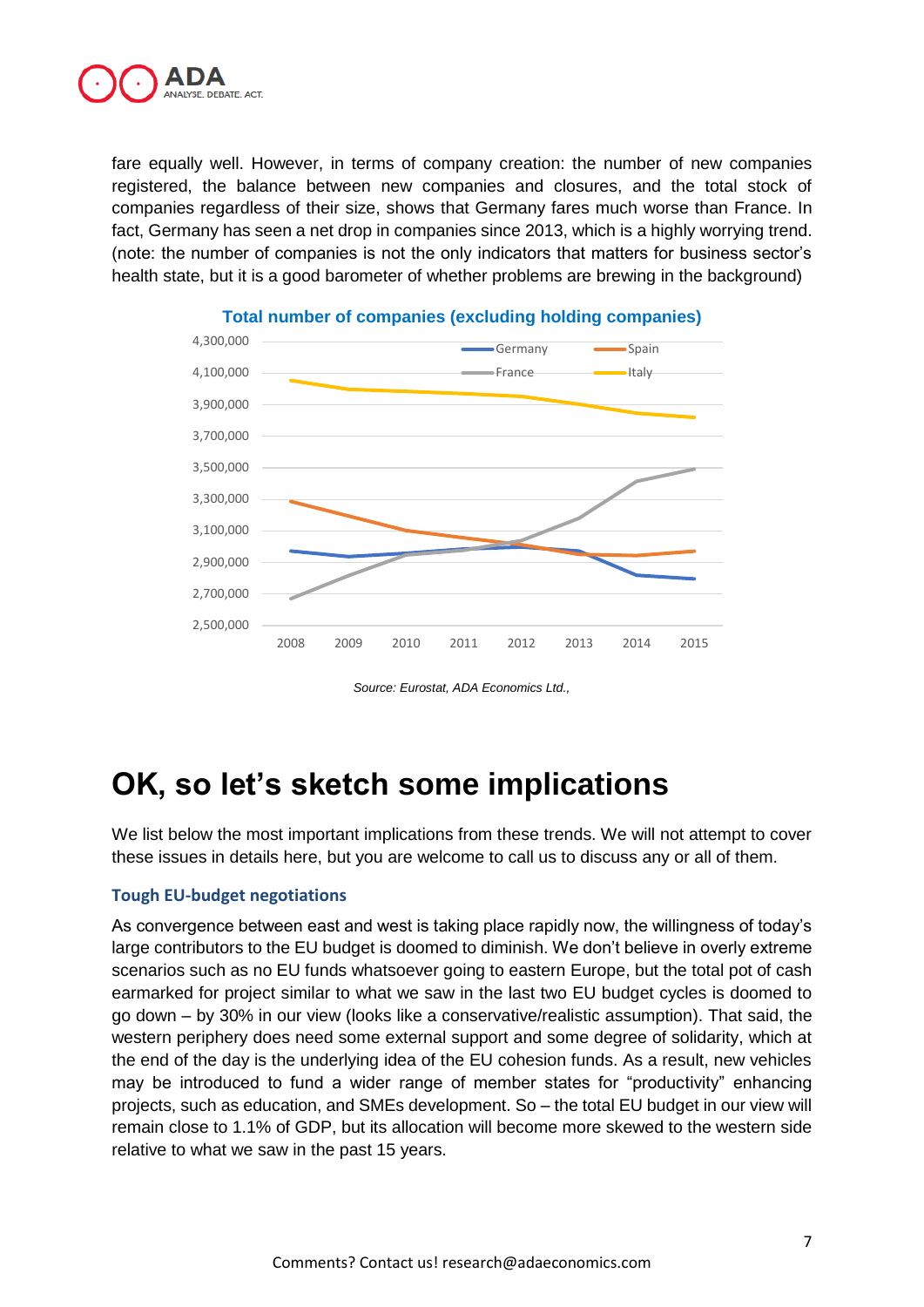

#### **German competitiveness weakens, but eurozone's competitiveness gains**

For Germany Inc. rapidly rising wages in eastern europe is not great news: surely its multinationals sell to the new member states and thus they are gaining purchasing power, but the plants of the German subsidiaries there also face fast wage pressures. We highlight Germany as it is the large eurozone member state that has most extensively embraced outsourcing production eastwards from the beginning, but of course other countries have done the same.

For the eurozone as a whole instead, this "new type" of convergence is a bonus. To put it cruelly: the western periphery has got cheaper, which together with other changes such as restructured corporate balance sheets and low interest rates motivate a higher valuation for the "fair value" of the euro. It used to be that the euro appreciation towards 1.30 against the dollar was reason for concern among companies and policy makers, but in our view these days actually the real pain threshold is only activated at 1.40/dollar or above.

#### **Are house prices too high in France and Italy?**

Cyclical developments of house prices are strongly dependent on credit growth and real GDP dynamics more broadly. However, with a very a long term perspective the income and wealth levels of the household sector should be linked to house prices, at least for the low/average quality segment. In this respect it appears to us that the stabilisation of house prices in Italy may prove transitory, the rapid gains in France may be reaching excessive levels while the pick up in central europe can run for much longer.

#### **Changing migration flows: the west will move east**

Since the 2004 enlargement of the EU large lows of migrants have gone from eastern Europe to the UK, Germany and the more affluent parts of the EU. This process is partially stopping due to Brexit, but it is also changing in direction as it becomes increasingly appealing for young and low/medium skilled workers to go from Portugal/Spain/Italy and Greece to eastern Europe. This is a further factor reinforcing the house price changes we noted above.

#### **One union, but not one currency**

There is one European Union, but not one single currency. This is an little but very important detail: as one maybe tempted to argue that as eastern europe "overheats" and labour costs baloon relative to those in Spain or Italy, companies will relocate back to the euro area and everyone will ultimately be happier: the Spaniards/Italians will get some re-shoring of companies, the Hungarians/Poles/Czech will not experience as much inflation and pressure on social services. Well, that may happen over the course of 10 years, but it isn't likely to happen quickly. Firstly, production facilities do not move that quickly. Secondly, as long as eastern europe (and don't forget the UK!) maintains an indipendent currency, there will be a strong policy incentive to influence the currency such that a competitive edge remains in place. So, in our view the Spaniards nor the Italians are likely to feel happier any time soon.

### **Raffaella Tenconi, 22nd February 2018**

More charts and tables below…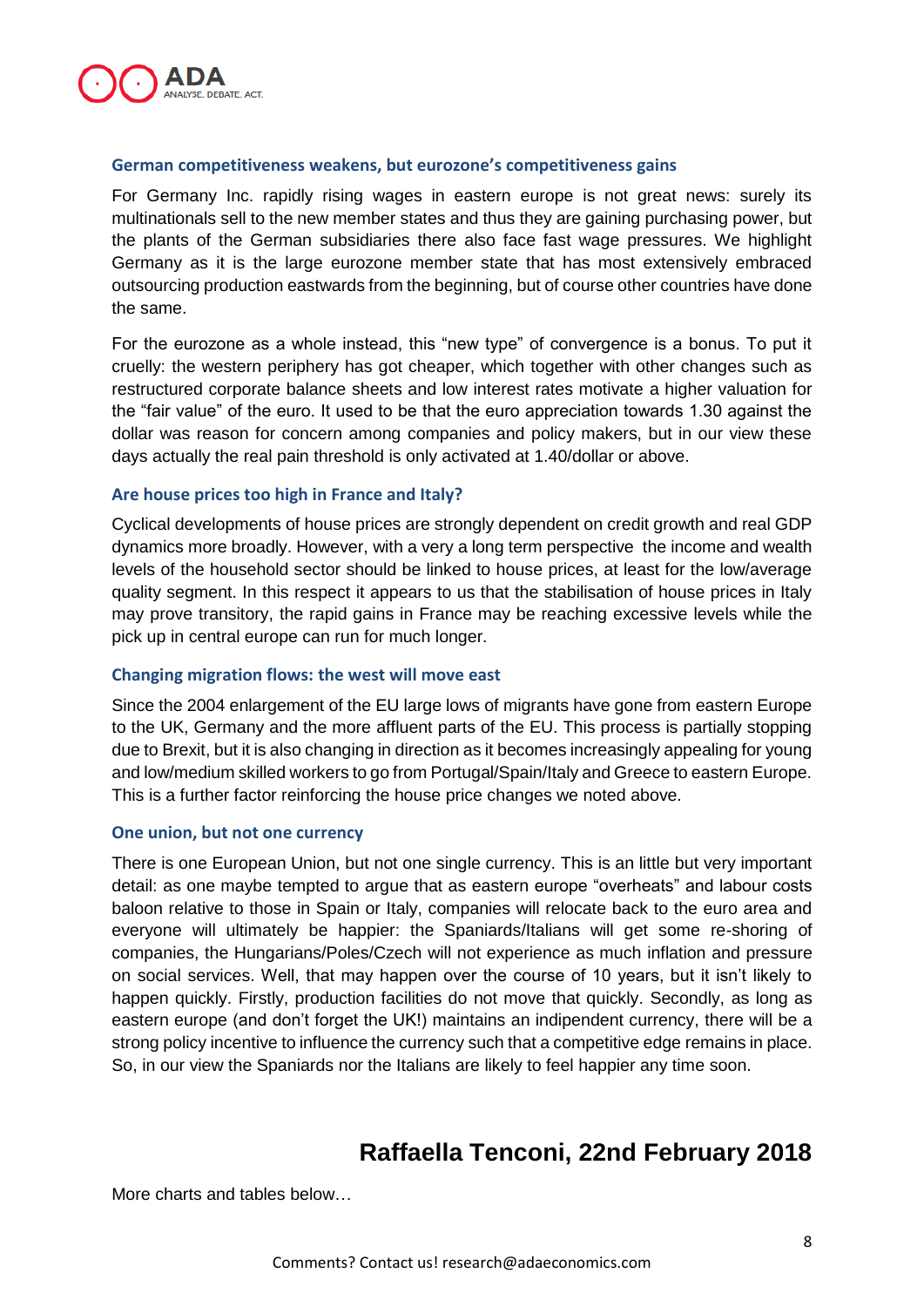



#### **The first 10 years in the EU do not seem to have benefited the lowest income bracket in Romania**

*Source: Eurostat, ADA Economics Ltd.*

#### **Aggregate profits soaring in the CEE suggest that higher incomes are justified**



*Source: Eurostat, 2006 Q1 indexed to 100, ADA Economics Ltd.,*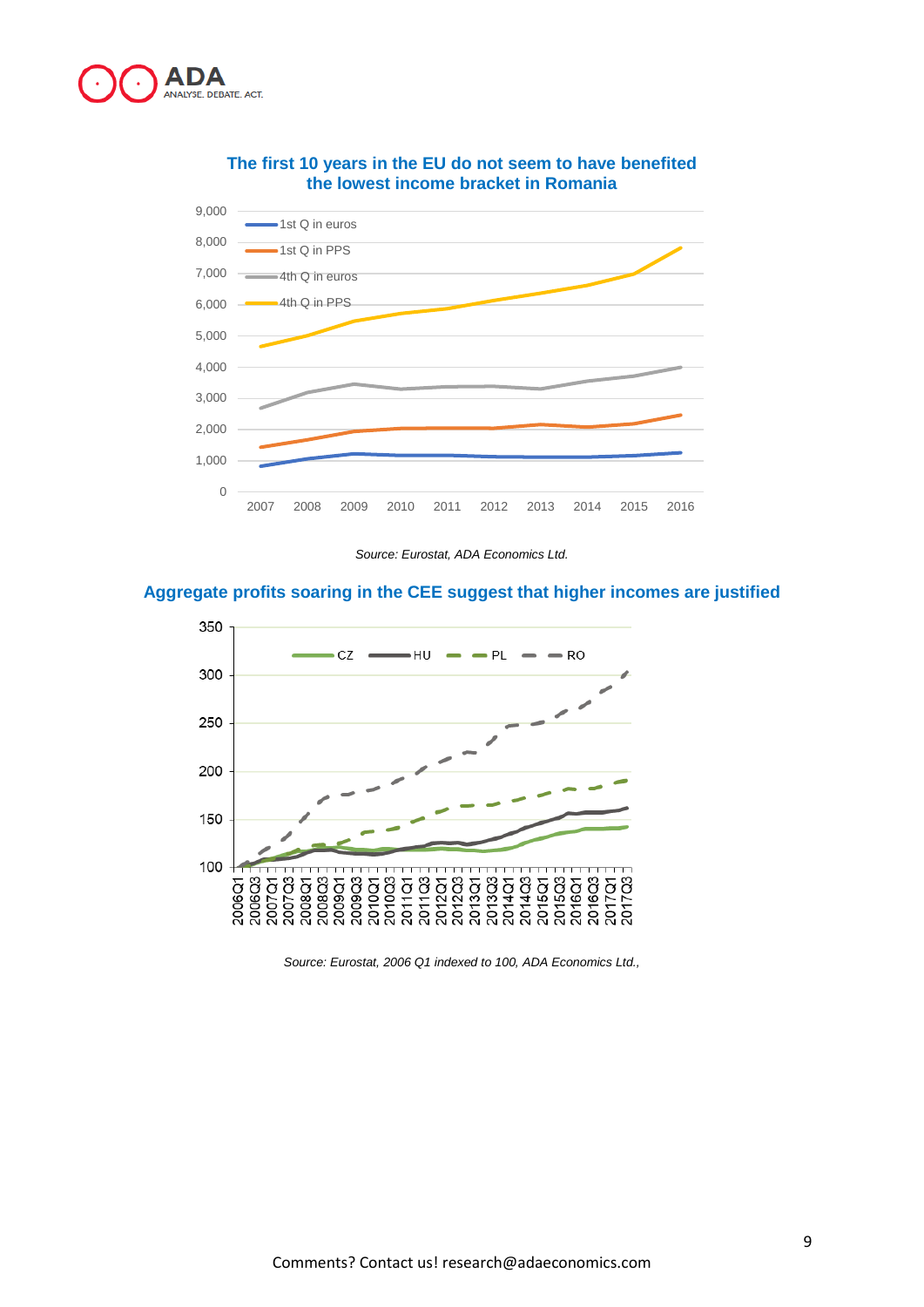

## **Tables**

#### **Cut-off points for the 1st quintile**

|                                       | Euro   |        |        |        | PPS-adjusted |        |  |
|---------------------------------------|--------|--------|--------|--------|--------------|--------|--|
| First quintile                        | 1995   | 2005   | 2016   | 1995   | 2005         | 2016   |  |
| Euro area*                            | 6,817  | 9,395  | 11,688 |        |              |        |  |
| Luxembourg                            | 12,987 | 19,680 | 21,969 | 12,943 | 19,103       | 18,235 |  |
| Austria                               | 9,647  | 12,328 | 15,825 | 8,766  | 11,936       | 15,043 |  |
| Germany                               | 9,186  | 11,562 | 13,813 | 8,169  | 11,039       | 13,771 |  |
| Belgium                               | 8,624  | 10,848 | 14,551 | 8,211  | 10,164       | 13,588 |  |
| France                                | 8,276  | 10,832 | 14,850 | 7,537  | 9,852        | 14,192 |  |
| Netherlands                           | 7,948  | 12,064 | 15,606 | 7,527  | 11,368       | 14,412 |  |
| Finland                               | ÷      | 12,123 | 16,438 |        | 9,794        | 13,738 |  |
| Denmark                               |        | 15,596 | 19,992 |        | 11,176       | 14,730 |  |
| United Kingdom                        | 6,202  | 11,345 | 13,740 | 6,885  | 10,338       | 11,389 |  |
| Ireland                               | 4,881  | 11,347 | 14,220 | 5,452  | 9,102        | 11,523 |  |
| Italy                                 | 4,569  | 8,718  | 9,585  | 5,335  | 8,310        | 9,576  |  |
| Spain                                 | 3,788  | 6,247  | 7,684  | 4,522  | 6,869        | 8,523  |  |
| Malta                                 |        | 5,699  | 8,671  |        | 7,799        | 10,813 |  |
| Cyprus                                |        | 8,585  | 8,959  |        | 9,641        | 10,215 |  |
| Slovenia                              |        | 6,279  | 8,424  |        | 8,262        | 10,593 |  |
| Czech Republic                        |        | 3,094  | 5,719  |        | 5,585        | 9,130  |  |
| Portugal                              | 2,370  | 4,369  | 5,444  | 3,411  | 5,001        | 6,642  |  |
| Estonia                               |        | 1,853  | 4,972  |        | 2,939        | 6,822  |  |
| Greece                                | 2,986  | 5,707  | 4,320  | 3,843  | 6,515        | 5,085  |  |
| Slovakia                              |        | 1,980  | 4,900  |        | 2,791        | 7,407  |  |
| Croatia                               |        |        | 3,467  |        |              | 5,347  |  |
| Latvia                                |        | 1,263  | 3,662  |        | 2,375        | 5,292  |  |
| Lithuania                             |        | 1,216  | 3,226  |        | 2,274        | 5,303  |  |
| Hungary                               |        | 2,374  | 3,222  |        | 3,830        | 5,668  |  |
| Poland                                |        | 1,502  | 3,755  |        | 2,821        | 6,924  |  |
| <b>Bulgaria</b>                       |        |        | 1,767  |        |              | 3,782  |  |
| Romania                               |        |        | 1,260  |        |              | 2,467  |  |
| Former Yugoslav Republic of Macedonia |        |        | 1,280  |        |              | 2,808  |  |
| Serbia                                |        |        | 1,311  |        |              | 2,698  |  |
| Sweden                                |        | 12,805 | 16,193 |        | 10,548       | 13,325 |  |
| Iceland                               |        | 17,299 |        |        | 12,549       |        |  |
| Norway                                |        | 18,444 | 28,044 |        | 13,643       | 20,280 |  |
|                                       |        |        |        |        |              |        |  |

*Source: Eurostat, Eurozone averages showing for Eurozone 12 for 1995 and Eurozone 19 for 2005 and 2016. There is a lot of missing data, but we thought adding 1995 provides a useful sense of perspective of the pre-Euro period, ADA Economics Ltd.*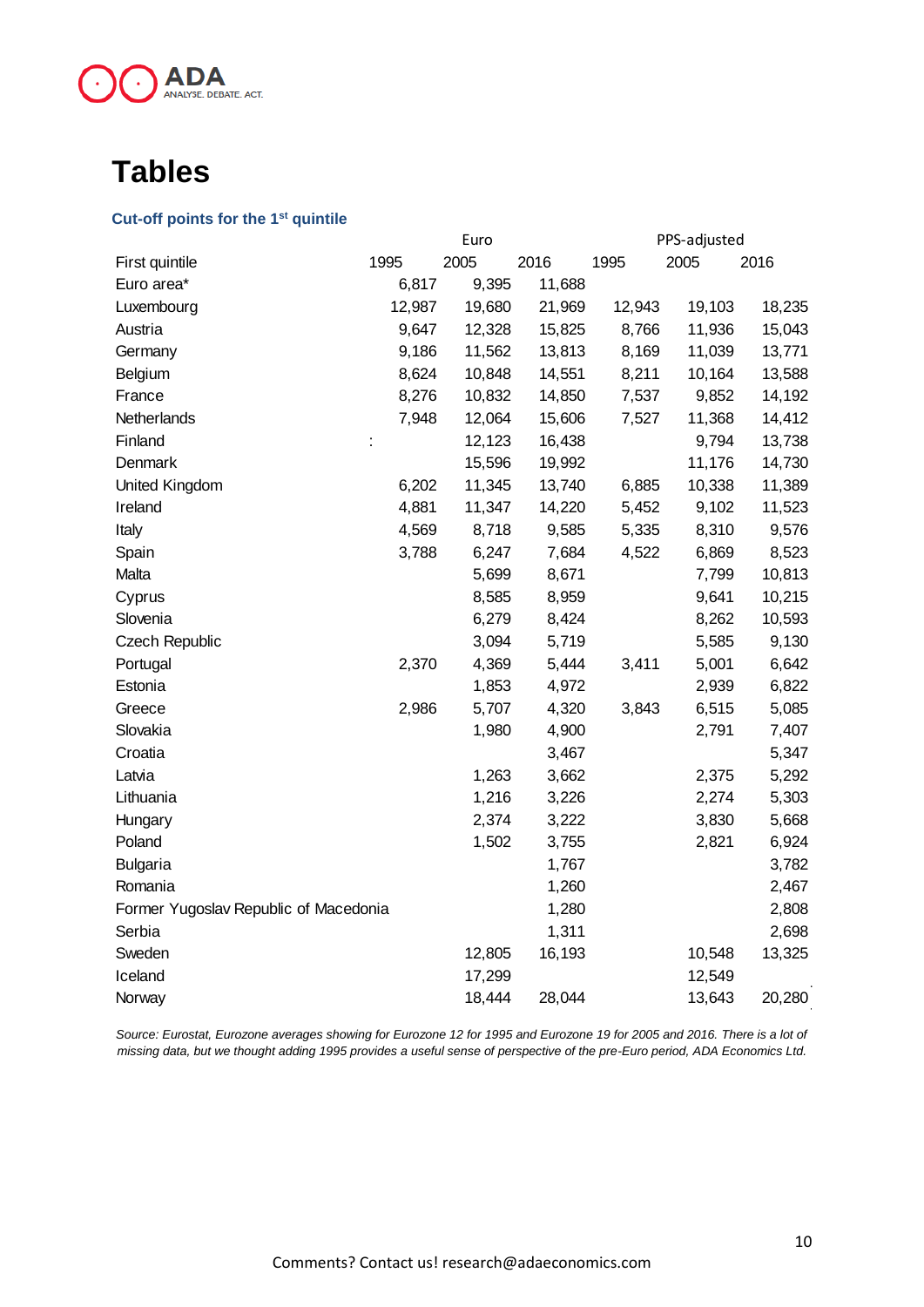

### **Cut-off points for the 2nd quintile**

|                                       | euro   |        |        | PPS-adjusted |        |        |  |
|---------------------------------------|--------|--------|--------|--------------|--------|--------|--|
|                                       | 1995   | 2005   | 2016   | 1995         | 2005   | 2016   |  |
| Euro area*                            | 9,241  | 12,541 | 16,038 |              |        |        |  |
| Luxembourg                            | 16,870 | 25,364 | 29,289 | 16,813       | 24,621 | 24,311 |  |
| Denmark                               |        | 19,982 | 25,700 |              | 14,319 | 18,935 |  |
| Germany                               | 12,095 | 14,818 | 18,758 | 10,756       | 14,147 | 18,701 |  |
| Austria                               | 12,585 | 15,958 | 21,062 | 11,436       | 15,451 | 20,021 |  |
| France                                | 11,166 | 14,197 | 19,639 | 10,169       | 12,913 | 18,768 |  |
| Belgium                               | 11,801 | 14,443 | 19,370 | 11,236       | 13,533 | 18,088 |  |
| Netherlands                           | 10,090 | 15,272 | 20,298 | 9,555        | 14,391 | 18,745 |  |
| United Kingdom                        | 8,939  | 15,977 | 18,303 | 9,923        | 14,559 | 15,172 |  |
| Finland                               |        | 15,665 | 21,260 |              | 12,656 | 17,769 |  |
| Italy                                 | 6,684  | 12,419 | 13,913 | 7,805        | 11,838 | 13,900 |  |
| Ireland                               | 6,637  | 16,049 | 19,367 | 7,415        | 12,874 | 15,694 |  |
| Cyprus                                |        | 11,715 | 12,132 |              | 13,156 | 13,832 |  |
| Spain                                 | 5,346  | 8,990  | 11,634 | 6,383        | 9,884  | 12,904 |  |
| Malta                                 |        | 7,610  | 11,875 |              | 10,415 | 14,808 |  |
| Greece                                | 4,467  | 8,216  | 6,457  | 5,749        | 9,380  | 7,600  |  |
| Slovenia                              |        | 8,027  | 11,074 |              | 10,563 | 13,925 |  |
| Portugal                              | 3,730  | 6,238  | 7,628  | 5,369        | 7,141  | 9,306  |  |
| Czech Republic                        |        | 3,843  | 7,084  |              | 6,938  | 11,310 |  |
| Estonia                               |        | 2,583  | 7,194  |              | 4,095  | 9,871  |  |
| Slovakia                              |        | 2,555  | 6,302  |              | 3,601  | 9,527  |  |
| Croatia                               |        |        | 5,018  |              |        | 7,737  |  |
| Latvia                                |        | 1,771  | 5,330  |              | 3,330  | 7,702  |  |
| Lithuania                             |        | 1,783  | 4,783  |              | 3,333  | 7,862  |  |
| Hungary                               |        | 3,128  | 4,257  |              | 5,045  | 7,488  |  |
| Poland                                |        | 2,165  | 5,165  |              | 4,067  | 9,525  |  |
| <b>Bulgaria</b>                       |        |        | 2,664  |              |        | 5,702  |  |
| Romania                               |        |        | 2,049  |              |        | 4,012  |  |
| Former Yugoslav Republic of Macedonia |        | 1,920  |        |              | 4,212  |        |  |
| Serbia                                |        |        | 2,103  |              |        | 4,328  |  |
| Sweden                                |        | 16,009 | 22,189 |              | 13,188 | 18,258 |  |
| Iceland                               |        | 21,591 |        |              | 15,663 |        |  |
| Norway                                |        | 23,471 | 36,211 |              | 17,361 | 26,185 |  |

Source: Eurostat, Eurozone averages showing for Eurozone 12 for 1995 and Eurozone 19 for 2005 and 2016. There is a lot of *missing data, but we thought adding 1995 provides a useful sense of perspective of the pre-Euro period, ADA Economics Ltd.*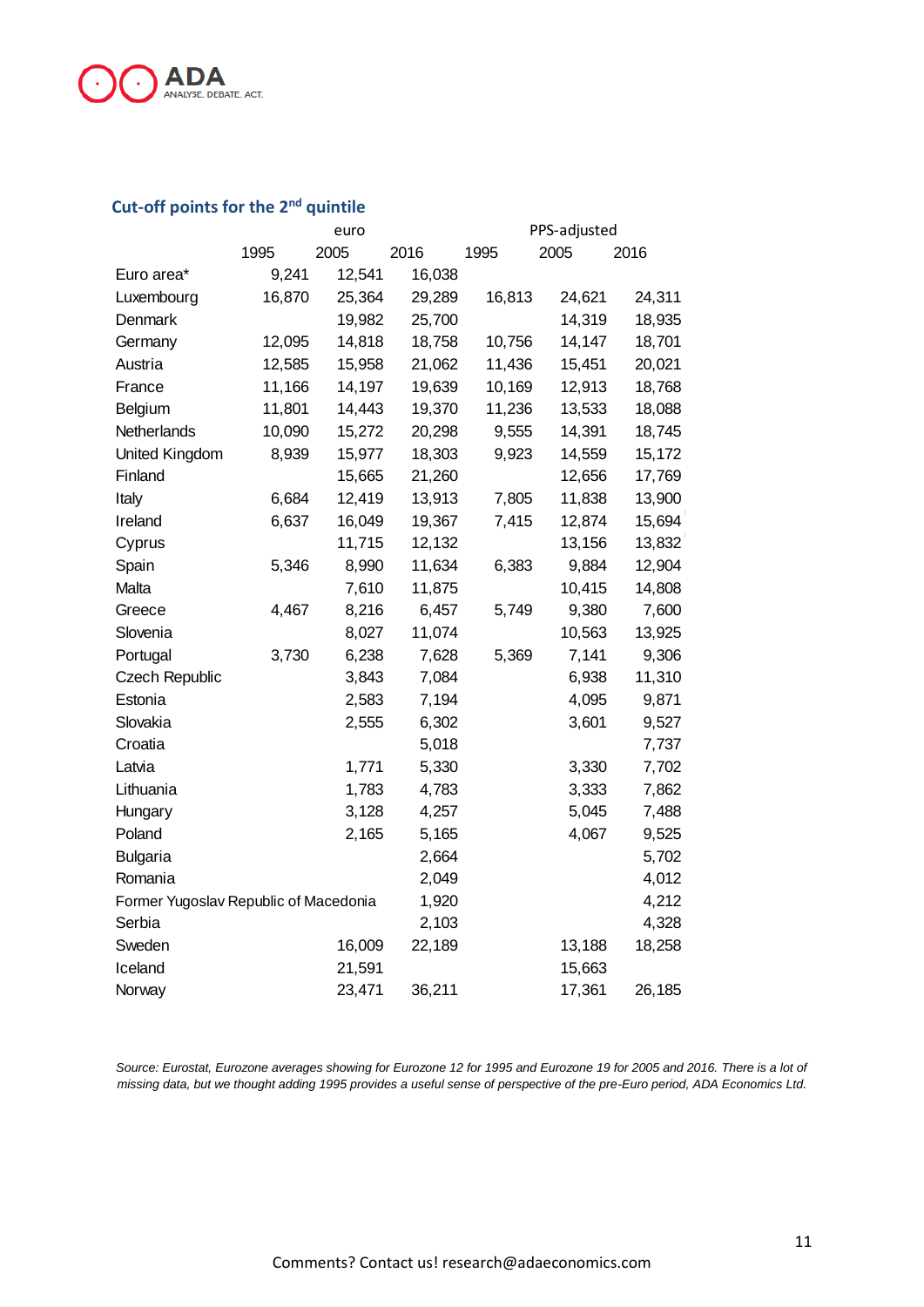

#### **Cut-off points for the 3 rd quintile**

| euros                                 |        |        |        |        |                                                                    |
|---------------------------------------|--------|--------|--------|--------|--------------------------------------------------------------------|
| 1995                                  | 2005   | 2016   | 1995   | 2005   | 2016                                                               |
| 11,888                                | 15,898 | 20,605 |        |        |                                                                    |
| 21,283                                | 31,679 | 39,070 | 21,211 | 30,750 | 32,430                                                             |
| 15,590                                | 19,628 | 26,386 | 14,167 | 19,005 | 25,082                                                             |
| 15,193                                | 18,053 | 23,920 | 13,512 | 17,236 | 23,847                                                             |
| 14,973                                | 18,563 | 25,220 | 14,257 |        | 23,551                                                             |
| 14,324                                | 17,917 | 24,082 | 13,045 | 16,296 | 23,013                                                             |
| 12,664                                | 18,846 | 25,298 | 11,994 | 17,759 | 23,362                                                             |
|                                       | 24,246 | 31,920 |        | 17,375 | 23,518                                                             |
| 11,923                                | 21,462 | 24,346 | 13,235 |        | 20,181                                                             |
|                                       | 19,328 | 26,331 |        | 15,615 | 22,007                                                             |
| 9,350                                 | 21,550 | 25,644 | 10,445 | 17,286 | 20,781                                                             |
| 8,968                                 | 16,330 | 18,742 | 10,472 | 15,565 | 18,725                                                             |
| 7,243                                 | 12,096 | 15,869 | 8,648  | 13,300 | 17,602                                                             |
| 6,080                                 | 10,833 | 8,633  | 7,825  | 12,367 | 10,162                                                             |
|                                       | 9,670  | 13,624 |        | 12,725 | 17,130                                                             |
| 5,034                                 | 8,295  | 10,072 | 7,246  |        | 12,288                                                             |
|                                       | 14,892 | 16,360 |        | 16,724 | 18,654                                                             |
|                                       | 9,818  | 15,262 |        | 13,436 | 19,032                                                             |
|                                       | 4,707  | 8,673  |        |        | 13,847                                                             |
|                                       | 3,515  | 10,109 |        |        | 13,870                                                             |
|                                       | 3,115  | 7,657  |        | 4,391  | 11,575                                                             |
|                                       |        | 6,567  |        |        | 10,127                                                             |
|                                       | 2,434  | 7,431  |        | 4,575  | 10,739                                                             |
|                                       | 2,388  | 6,693  |        |        | 11,002                                                             |
|                                       | 3,826  | 5,378  |        | 6,171  | 9,461                                                              |
|                                       | 2,891  | 6,666  |        | 5,431  | 12,294                                                             |
|                                       |        | 3,715  |        |        | 7,950                                                              |
|                                       |        | 2,858  |        |        | 5,597                                                              |
| Former Yugoslav Republic of Macedonia |        | 2,650  |        |        | 5,814                                                              |
|                                       |        | 2,963  |        |        | 6,100                                                              |
|                                       | 19,295 | 28,049 |        | 15,894 | 23,080                                                             |
|                                       | 25,916 |        |        | 18,801 |                                                                    |
|                                       | 27,765 | 43,387 |        | 20,538 | 31,374                                                             |
|                                       |        |        |        |        | <b>PPS</b><br>17,393<br>19,557<br>9,496<br>8,498<br>5,573<br>4,463 |

*Source: Eurostat, Eurozone averages showing for Eurozone 12 for 1995 and Eurozone 19 for 2005 and 2016. There is a lot of missing data, but we thought adding 1995 provides a useful sense of perspective of the pre-Euro period, ADA Economics Ltd.*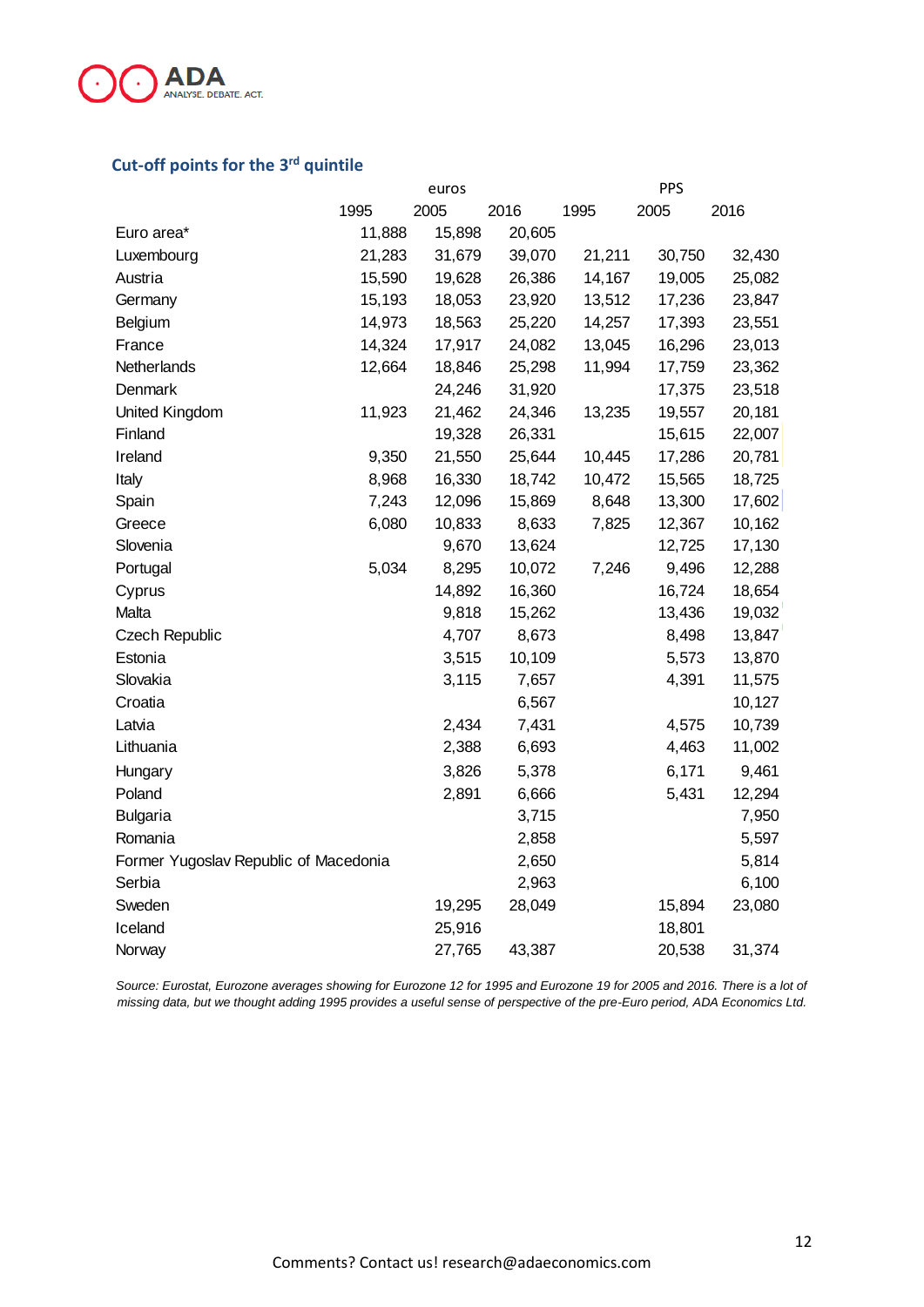

#### **Cut-off points for the 4 th quintile**

|                                       | euros  |        | <b>PPS</b> |        |        |        |
|---------------------------------------|--------|--------|------------|--------|--------|--------|
| 4th quintile                          | 1995   | 2005   | 2016       | 1995   | 2005   | 2016   |
| Euro area*                            | 15,846 | 20,785 | 27,292     | 15,666 |        |        |
| Luxembourg                            | 29,489 | 41,140 | 52,336     | 29,390 | 39,934 | 43,441 |
| Austria                               | 20,377 | 25,082 | 33,572     | 18,517 | 24,286 | 31,913 |
| Germany                               | 19,622 | 22,904 | 31,718     | 17,450 | 21,867 | 31,621 |
| Belgium                               | 19,320 | 23,491 | 32,059     | 18,395 | 22,011 | 29,937 |
| France                                | 19,044 | 23,290 | 31,368     | 17,343 | 21,184 | 29,976 |
| Netherlands                           | 16,836 | 24,099 | 32,594     | 15,944 | 22,709 | 30,100 |
| United Kingdom                        | 16,291 | 29,713 | 32,800     | 18,083 | 27,076 | 27,189 |
| Finland                               |        | 24,552 | 33,574     |        | 19,835 | 28,060 |
| Denmark                               |        | 29,653 | 40,296     |        | 21,250 | 29,689 |
| Ireland                               | 13,182 | 28,444 | 33,350     | 14,727 | 22,817 | 27,025 |
| Italy                                 | 12,300 | 21,879 | 24,918     | 14,363 | 20,854 | 24,895 |
| Spain                                 | 10,440 | 16,544 | 22,356     | 12,465 | 18,190 | 24,798 |
| Cyprus                                |        | 20,051 | 21,800     |        | 22,518 | 24,856 |
| Greece                                | 8,645  | 15,392 | 12,017     | 11,125 | 17,571 | 14,144 |
| Slovenia                              |        | 12,158 | 16,867     |        | 15,999 | 21,208 |
| Malta                                 |        | 13,005 | 20,216     |        | 17,797 | 25,210 |
| <b>Czech Republic</b>                 |        | 6,132  | 11,076     |        | 11,070 | 17,683 |
| Estonia                               |        | 5,069  | 14,454     |        | 8,038  | 19,831 |
| Portugal                              | 7,263  | 12,091 | 14,388     | 10,453 | 13,841 | 17,553 |
| Croatia                               |        |        | 8,673      |        |        | 13,373 |
| Latvia                                |        | 3,469  | 10,355     |        | 6,521  | 14,965 |
| Lithuania                             |        | 3,528  | 9,611      |        | 6,594  | 15,799 |
| Hungary                               |        | 4,913  | 7,082      |        | 7,926  | 12,458 |
| Poland                                |        | 4,120  | 8,984      |        | 7,740  | 16,567 |
| <b>Bulgaria</b>                       |        |        | 5,230      |        |        | 11,194 |
| Romania                               |        |        | 3,998      |        |        | 7,829  |
| Slovakia                              |        | 3,987  | 9,478      |        | 5,619  | 14,327 |
| Former Yugoslav Republic of Macedonia |        |        | 3,621      |        |        | 7,943  |
| Serbia                                |        |        | 4,131      |        |        | 8,504  |
| Sweden                                |        | 24,129 | 35,727     |        | 19,876 | 29,398 |
| Iceland                               |        | 32,556 |            |        | 23,617 |        |
| Norway                                |        | 34,092 | 53,642     |        | 25,218 | 38,790 |

Source: Eurostat, Eurozone averages showing for Eurozone 12 for 1995 and Eurozone 19 for 2005 and 2016. There is a lot of *missing data, but we thought adding 1995 provides a useful sense of perspective of the pre-Euro period, ADA Economics Ltd.*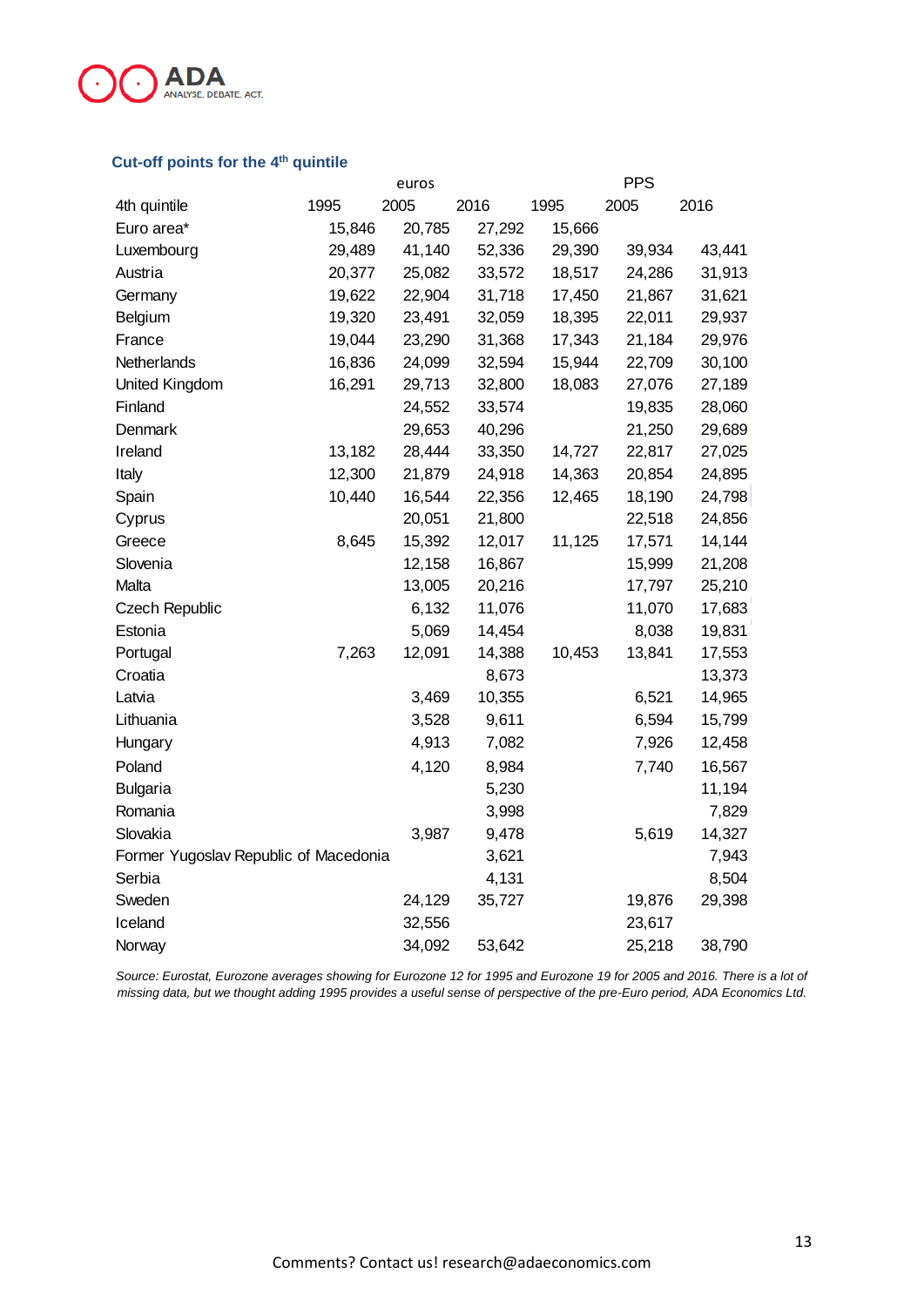

### **Disclaimer**

TERMS AND CONDITIONS OF USE

YOU AGREE THAT YOU ARE USING THIS REPORT AND THE ADA Economics Ltd ("ADA") SERVICES AT YOUR OWN RISK AND LIABILITY. NEITHER ADA NOR ANY DIRECTOR, OFFICER, EMPLOYEE OR AGENT OF ADA ACCEPTS ANY LIABILITY WHATSOEVER FOR ANY DIRECT, INDIRECT, CONSEQUENTIAL, MORAL, INCIDENTAL, COLLATERAL OR SPECIAL DAMAGES, OR LOSSES OF ANY KIND, INCLUDING, WITHOUT LIMITATION, THOSE DAMAGES ARISING FROM ANY DECISION MADE OR ACTION TAKEN BY YOU IN RELIANCE ON THE CONTENT OF THIS REPORT, OR THOSE DAMAGES RESULTING FROM LOSS OF USE, DATA OR PROFITS, WHETHER FROM THE USE OF OR INABILITY TO USE ANY CONTENT OR SOFTWARE OBTAINED FROM THIRD PARTIES REQUIRED TO OBTAIN ACCESS TO THE CONTENT, OR ANY OTHER CAUSE, EVEN IF ADA IS ADVISED OF THE POSSIBILITY OF SUCH DAMAGES OR LOSSES, AND EVEN IF CAUSED BY ANY ACT, OMISSION OR NEGLIGENCE OF ADA OR ITS DIRECTORS, OFFICERS, EMPLOYEES OR AGENTS, AND EVEN IF ANY OF THEM HAS BEEN APPRISED OF THE LIKELIHOOD OF SUCH DAMAGES OCCURRING.

I/ Copyright 2018 ADA. All rights reserved.

This report may provide information, commentary on and the discussion of issues relating to the state of the economy and the capital markets. All opinions, projections and estimates constitute the judgment of the author as of the date of the report and are subject to change without notice. ADA is under no obligation to update this report and readers should therefore assume that ADA will not update any fact, circumstance or opinion contained in this report.

The content of this report is provided for discussion purposes only. Any forward-looking statements or forecasts included in the content are based on assumptions derived from historical results and trends. Actual results may vary from any such statements or forecasts. No reliance should be placed on any such statements or forecasts when making any investment decision, and no investment decisions should be made based on the content of this report.

This report is not intended to provide personal investment advice and it does not take into account the specific investment objectives, financial situation and particular needs of any specific person. Under no circumstances does any information represent a recommendation to buy or sell securities or any other asset, or otherwise constitute investment advice. Investors should seek financial advice regarding the appropriateness of investing in specific securities or financial instruments and implementing the investment strategies discussed or recommended in this report.

This report should not be regarded by recipients as a substitute for the exercise of their own judgment and readers are encouraged to seek independent, third-party research on any companies discussed or affected by this report.

Securities and other financial instruments discussed in this report are not insured and are not deposits or other obligations of any insured depository institution. Investments in general and, derivatives, in particular, involve numerous risks, including, among others, market risk, counter-party default risk and liquidity risk. No security, financial instrument or derivative is suitable for all investors. In some cases, securities and other financial instruments may be difficult to value or sell, and reliable information about the value or risks related to the security or financial instrument may be difficult to obtain. Investors should note that income from such securities and other financial instruments, if any, may fluctuate and that the price or value of such securities and instruments may rise or fall and, in some cases, investors